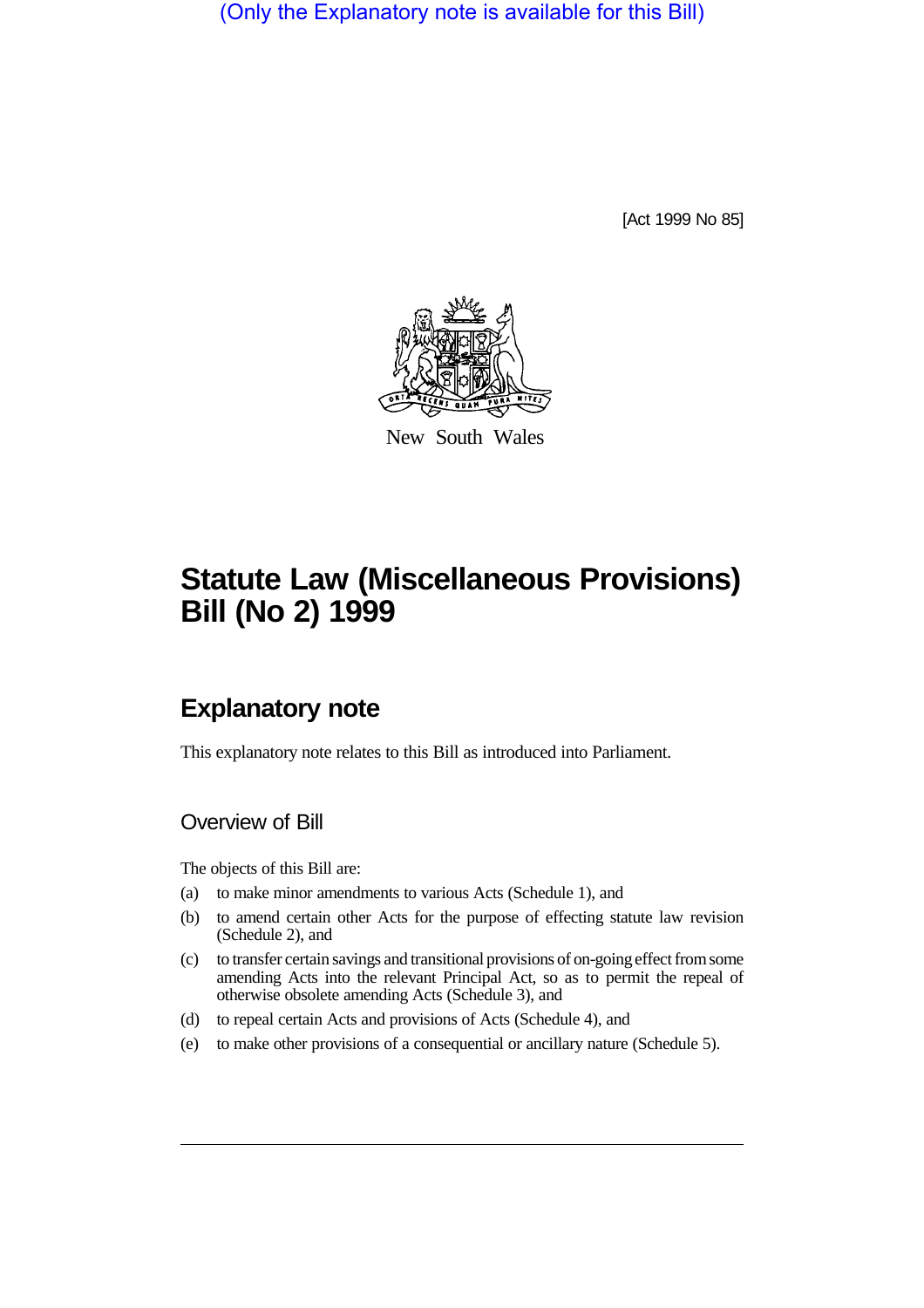Statute Law (Miscellaneous Provisions) Bill (No 2) 1999 [Act 1999 No 85]

Explanatory note

### Outline of provisions

**Clause 1** sets out the name (also called the short title) of the proposed Act.

**Clause 2** provides for the commencement of the proposed Act.

**Clauses 3–5** are machinery provisions that give effect to the Schedules to the proposed Act containing amendments, repeals and savings, transitional and other provisions.

**Clause 6** makes it clear that the explanatory notes contained in the Schedules do not form part of the proposed Act.

#### **Schedule 1 Minor amendments**

**Schedule 1** makes amendments to the following Acts: Associations Incorporation Act 1984 No 143 Banana Industry Act 1987 No 66 Board of Adult and Community Education Act 1990 No 119 Board of Vocational Education and Training Act 1994 No 33 Charitable Trusts Act 1993 No 10 Children (Detention Centres) Act 1987 No 57 Children (Interstate Transfer of Offenders) Act 1988 No 85 Criminal Assets Recovery Act 1990 No 23 Crown Lands Act 1989 No 6 Dams Safety Act 1978 No 96 Electricity Supply Act 1995 No 94 Fair Trading Tribunal Act 1998 No 161 Fines Act 1996 No 99 Fisheries Management Act 1994 No 38 Guardianship Act 1987 No 257 Interpretation Act 1987 No 15 Liquor Act 1982 No 147 Macquarie University Act 1989 No 126 Meat Industry Act 1978 No 54 National Parks and Wildlife Act 1974 No 80 Police Integrity Commission Act 1996 No 28

Explanatory note page 2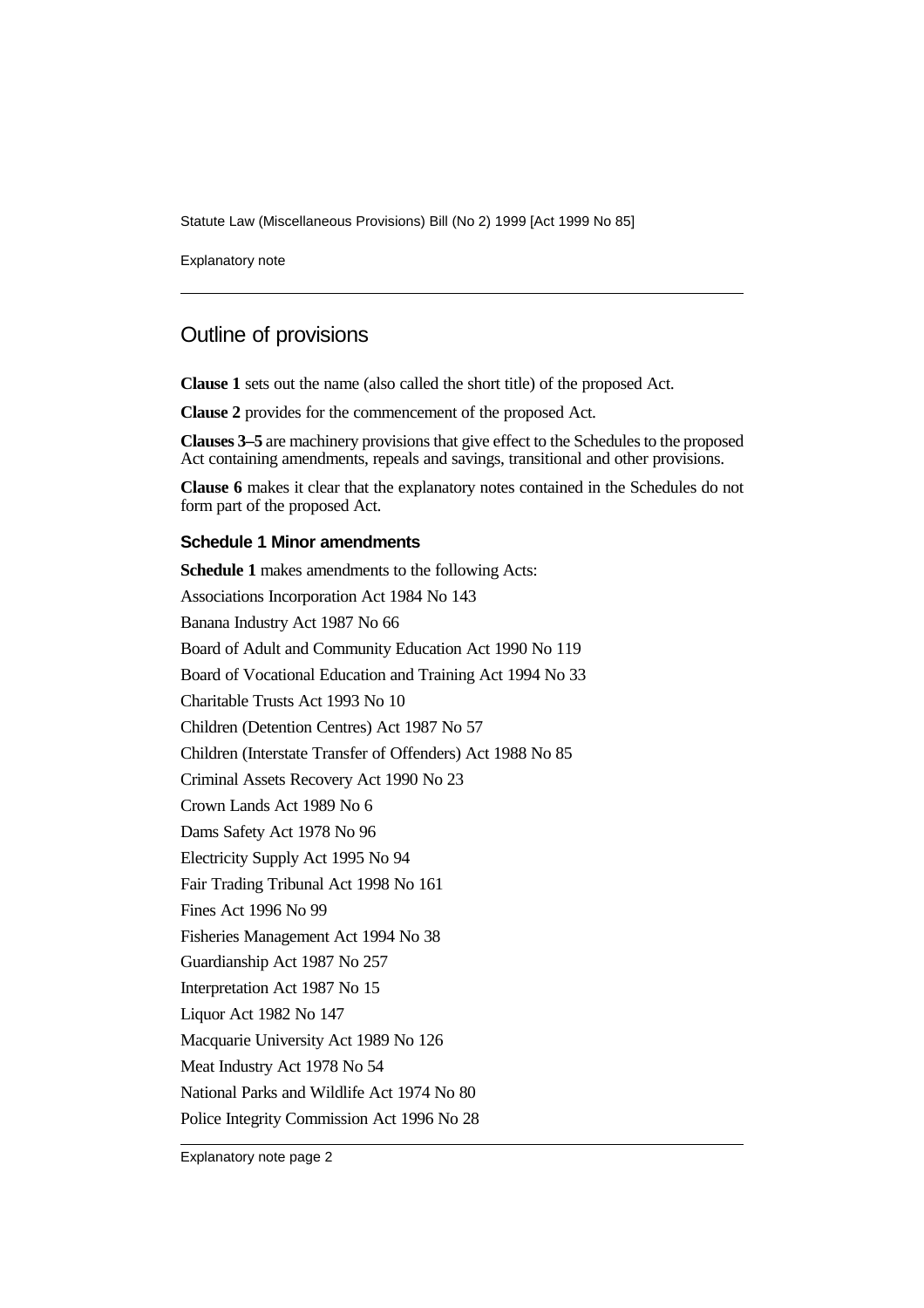Statute Law (Miscellaneous Provisions) Bill (No 2) 1999 [Act 1999 No 85]

Explanatory note

Residential Parks Act 1998 No 142

Southern Cross University Act 1993 No 69

Statutory and Other Offices Remuneration Act 1975 (1976 No 4)

Stock Foods Act 1940 No 19

Sydney Harbour Foreshore Authority Act 1998 No 170

University of Newcastle Act 1989 No 68

Unlawful Gambling Act 1998 No 113

Waste Minimisation and Management Act 1995 No 102

The amendments to each Act are explained in detail in the explanatory note relating to the Act concerned set out in Schedule 1.

#### **Schedule 2 Amendments by way of statute law revision**

**Schedule 2** amends certain Acts for the purpose of effecting statute law revision. A number of other amendments are made relating to formal drafting matters and minor corrections.

The amendments to each Act are explained in detail in the explanatory note relating to the Act concerned set out in Schedule 2.

#### **Schedule 3 Amendments transferring provisions**

**Schedule 3** transfers into the relevant Principal Act a number of savings, transitional and other provisions of on-going effect contained in certain amending Acts, the other provisions of which have been incorporated into reprints or electronic versions of the Acts being amended or are spent. The removal of these provisions from the amending Acts permits the repeal (by Schedule 4 to the proposed Act) of those Acts.

#### **Schedule 4 Repeals**

**Schedule 4** repeals a number of Acts and provisions in Acts. The Schedule repeals amending Acts enacted at least 2 years ago that contain no substantive provisions that need to be retained. The Schedule also repeals more recent amending Acts where the amendments have been incorporated in a reprint of the relevant Principal Act. Certain other amending Acts, the on-going provisions of which are transferred (by Schedule 3) to the relevant Principal Act are also repealed. The Schedule also repeals amending provisions of certain Principal Acts.

The Acts that were amended by the Acts or provisions being repealed are up-to-date on the Legislation Database maintained by the Parliamentary Counsel's Office and are available electronically.